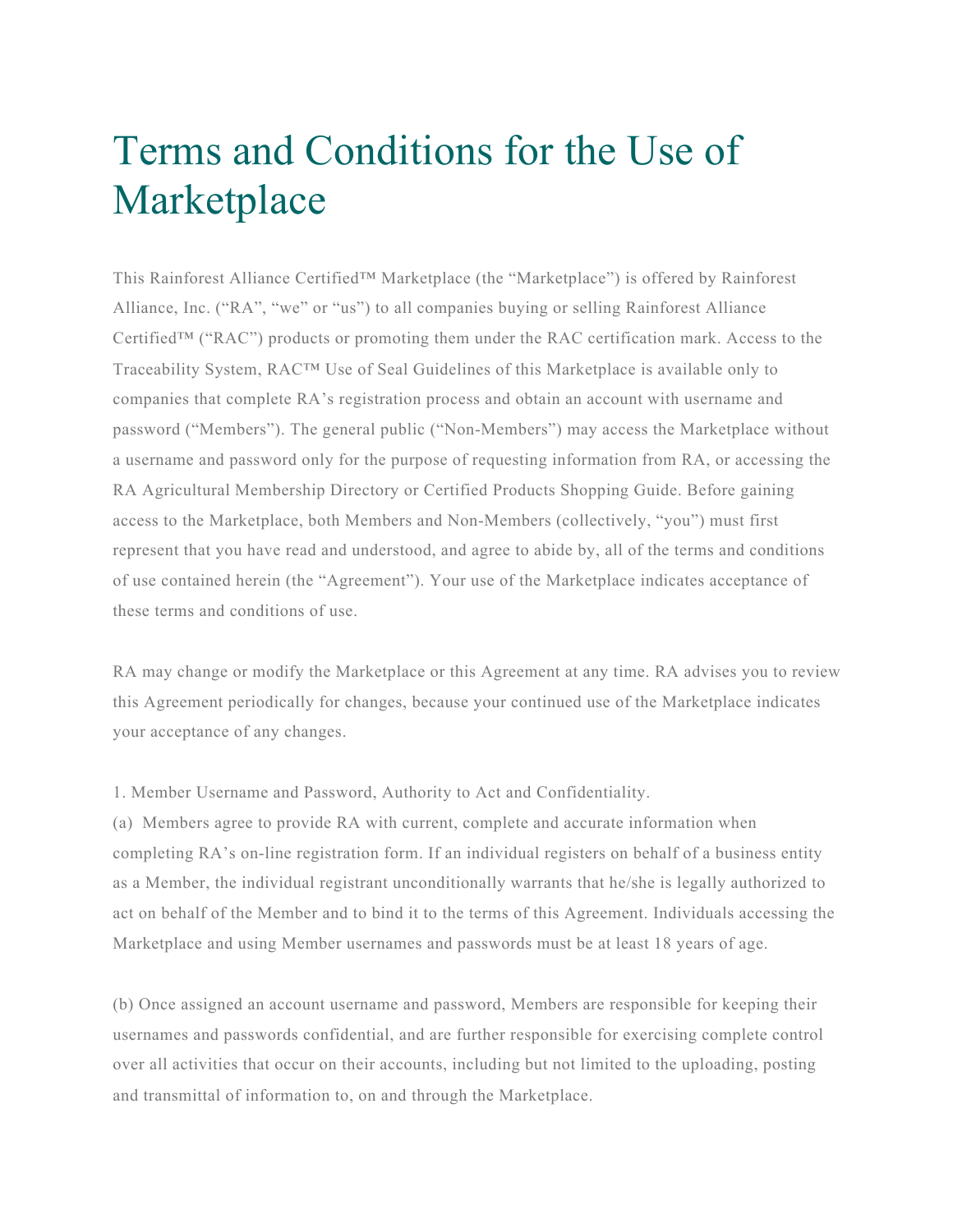(c) Members agree to notify RA immediately of any errors or information, or any security breaches such as unauthorized use of an account. RA may terminate an account if fraudulent, abusive, or other illegal activity occurs on the account, and may, at its discretion, refer such activity to the appropriate law enforcement agencies.

(d) Non-Members also agree to provide current, complete and accurate information about themselves and their businesses when using the "Request for Information" feature of the Marketplace.

2. Privacy of Information. RA understands the desire of both Members and Non-Members to have their individual and business information remain private and secure, and is committed to taking all reasonable and appropriate measures to safeguard against unauthorized disclosures of information. Our privacy policy, which explains RA's on-line information practices and data security on the Marketplace, can be found on the Administration/Member Profile page.

3. Member Rules, Restrictions and Obligations. Members are prohibited from:

(a) entering and using the Marketplace except as permitted under the terms and conditions stated in this Agreement;

(b) obtaining unauthorized access to other Members' information or data, or otherwise breaching or attempting to breach the security of Member information or data;

(c) misrepresenting themselves and their businesses in connection with their use of the Marketplace, or knowingly uploading, posting or transmitting incorrect, inaccurate or incomplete information;

(d) permitting unauthorized access to the Marketplace or use of the Members-only portions of the Marketplace by third party Non-Members;

(e) uploading, posting, transmitting or disseminating any information that is libelous, defamatory, obscene, pornographic, vulgar, abusive, harassing, threatening, harmful to others or otherwise objectionable;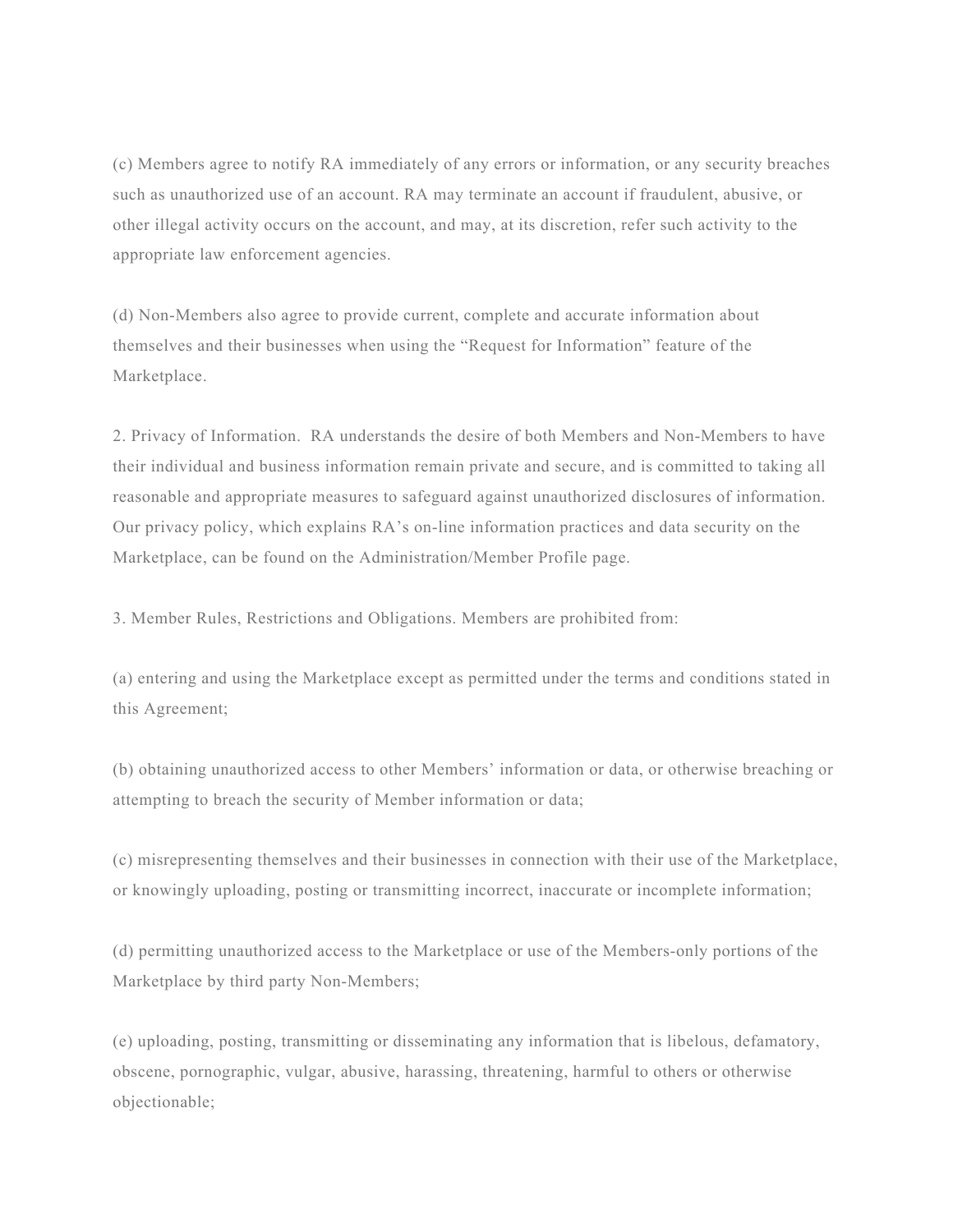(f) infringing upon the copyrights, privacy rights, trademarks or other intellectual property rights, rights in confidential information or trade secrets of RA, any other Member or any other person;

(g) interfering with or disrupting the use of the Marketplace by RA or other Members;

(h) altering or tampering with the Marketplace software solution, its appearance or functionality;

(i) uploading, posting or transmitting a computer virus, worm or other contamination which causes the Marketplace to become inaccessible, inoperable or contaminated, or which is designed to be destructive, harmful or threatening to others; and

(j) engaging in unlawful activities in connection with the Marketplace, or in activities which place RA or other Members or Non-Members at risk of civil or criminal liability.

4. Copyright Notice. (a) The Marketplace and its contents are protected Copyright © 2016 by the Rainforest Alliance, Inc., 233 Broadway, 28th Floor, New York, New York 10279. All of the writing contained in the Marketplace is the property of RA and is protected under U.S. and international copyright law. All rights reserved. The contents of this Marketplace may not be reproduced without RA's prior written permission, with the following exception: Members may print copies for their own business use, provided that the content of the copies may not be altered and the appropriate copyright and/or trademark notice must be affixed to each copy printed, where applicable.

(b) RA reserves the right to republish information or material contributed by Members and Non-Members, but only in accordance with the terms and conditions of this Agreement and the Privacy Policy referred to herein.

(c) The Marketplace is a customized web-based software solution that has been created and designed specifically for RA. The software solution is owned by RA, and is protected by U.S. and international copyright laws. Any reproduction or redistribution of the Marketplace software solution is expressly prohibited by law. Violations are subject to severe civil and criminal penalties, and violators will be prosecuted to the maximum extent possible.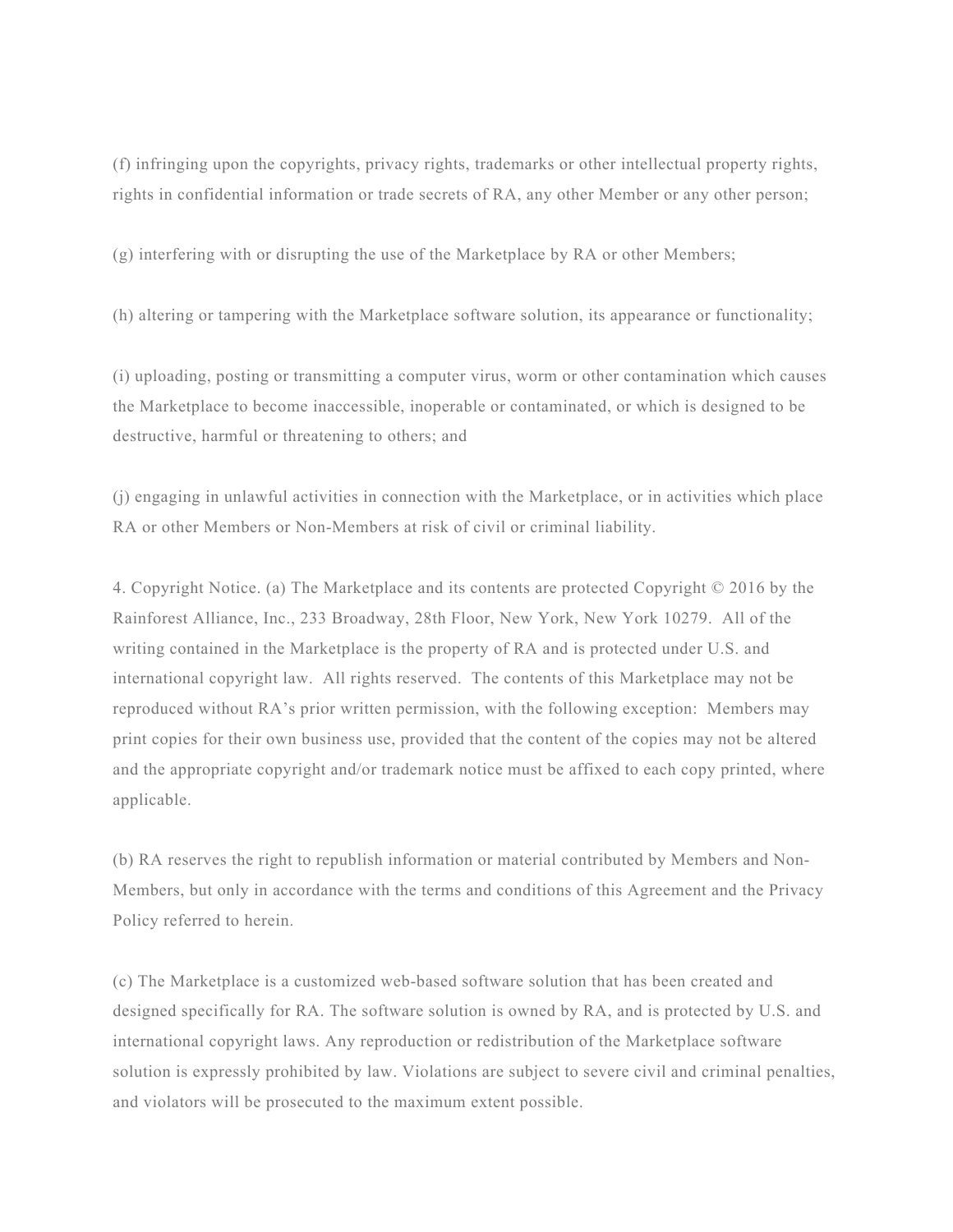5. Trademark Notice. Rainforest Alliance™, Rainforest Alliance Certified™, the RA Certified seal, the RA logo, and other names and marks of RA referenced in this Marketplace are protected trademarks or registered trademarks of RA. Unless otherwise granted rights to use such trademarks pursuant to a separate written agreement with RA, Members and Non-Members are prohibited from reproducing protected trademarks or registered trademarks of RA on product packaging and offproduct promotional materials for agricultural products from RAC farms. All rights reserved.

6. Copyright Infringement. Members agree not to infringe the copyrights or other intellectual property rights of any other Members or users of the Marketplace or anyone who submits information to the Marketplace. Members must report immediately to RA any actual or suspected violations of copyright or intellectual property rights of which it becomes aware, whether such actual or suspected violation involves RA's rights, the Member's rights, the rights of another user of the Marketplace or a third party.

7. Warranty and Liability Disclaimers. (a) Except as limited by law, RA makes no representations or warranties, express or implied, with respect to the Marketplace or any portion thereof, including any warranties of merchantability, suitability, fitness for a particular purpose, title, or non-infringement of copyright, trademark or patent rights of others. RA does not represent or warrant that the information or data available on the Marketplace will be accurate or error-free.

(b) Except as limited by law, RA makes no representations or warranties, express or implied, that the files or functions contained in the Marketplace or made available for downloading are free from computer viruses, worms or other harmful contamination, or that users of the Marketplace will have uninterrupted and error-free access to the Marketplace. Members and Non-Members who access the Marketplace are responsible for implementing their own procedures and protections against possible damage to hardware, software and systems. You use the Marketplace at your own risk.

(c) In no event shall RA be liable for any loss, claim or damages, direct or indirect, consequential or incidental, punitive or other, arising from (1) the use of or failure to use the Marketplace, (2) any failure or delay in including updated materials on the Marketplace, (3) any errors, omissions, inaccuracies or typographical errors on the Marketplace, (4) any libelous, defamatory, obscene, pornographic, vulgar, abusive, harassing, threatening, harmful or otherwise objectionable or illegal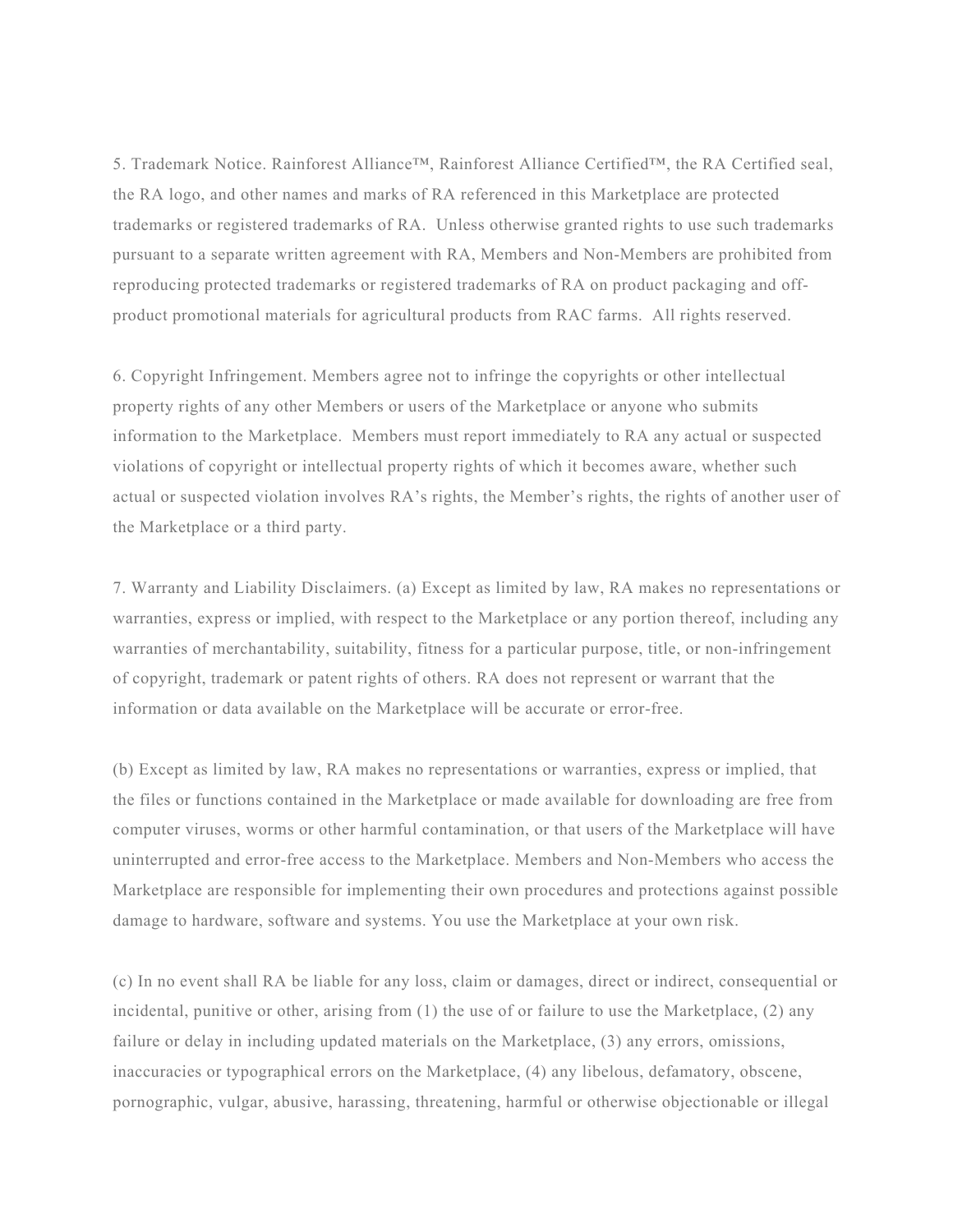content on the Marketplace transmitted to or placed on the Marketplace, (5) any infringement of another's rights, including intellectual property rights, (6) any unauthorized access to or alteration of transmissions of data on the Marketplace or failure of information or data to transmit, or (7) any decisions made or actions taken in reliance upon information found on the Marketplace.

(d) RA reserves the right to make changes or improvements to the Marketplace or to the Marketplace software solution, or to update or correct information or data on the Marketplace, at any time.

8. Indemnification. Members and Non-Members who use the Marketplace agree to defend, indemnify and hold harmless RA, its subsidiaries, affiliates, officers, directors, employees and agents, against any claims, actions, demands, liabilities or damages (including reasonable attorneys' fees and costs), whether direct or indirect, consequential or incidental, asserted or awarded against RA or its subsidiaries, affiliates, officers, directors, employees and agents, by any third party, which arise from your use of the Marketplace, including but not limited to your breach of any of the terms and conditions of this Agreement, your negligence, gross negligence or willful misconduct, or your breach of any warranty, representation or covenant contained herein. You shall use your best efforts to cooperate with RA in the defense of any such claims.

9. Communications between RA and its Members. RA may send electronic mail to Members regarding changes or additions to the Marketplace. RA may also send electronic mail to Members for the purpose of obtaining feedback on Members' use of the Marketplace. Information obtained by RA through communications with Members will be used to improve the Marketplace and better understand Members' needs.

10. Termination. (a) By Member: A Member may terminate its account at any time by sending an electronic mail to RA at rac $@$ ra.org requesting a termination of membership and stating the reason for its request. RA will respond within five business days and will confirm by electronic mail the termination of registration and membership.

(b) By RA: RA may, at its discretion, terminate or suspend a Member's access to the Marketplace for any reason, at any time, including but not limited to, breach of any of the terms and conditions contained within this Agreement. RA may also terminate or suspend a Member account due to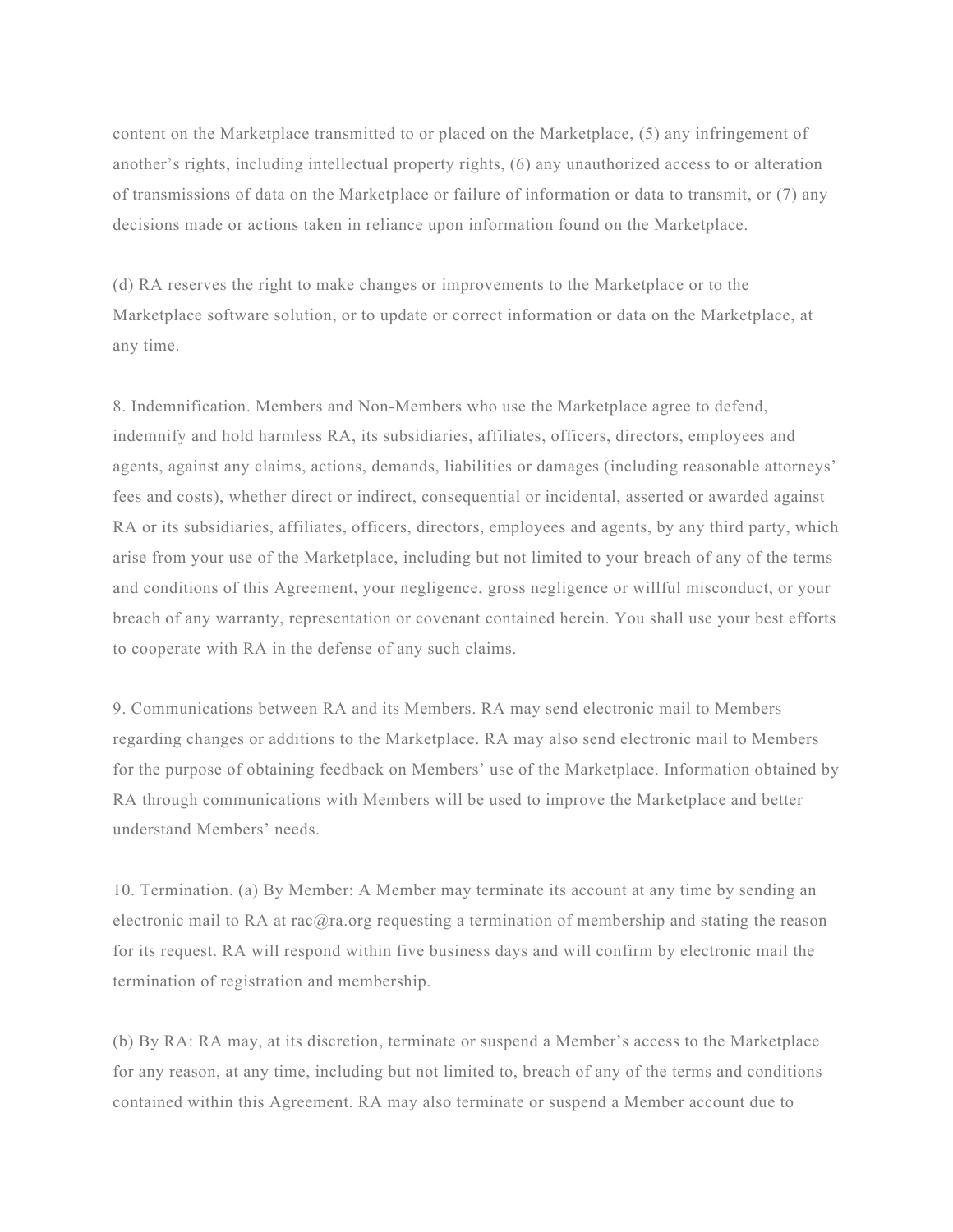inactivity (i.e. failure to sign in to the Marketplace for an extended period of time, as determined by RA). In the event of such a termination, RA will send an electronic mail notification to the Member. If you believe your termination is in error, you may contact us at rac@ra.org. Access to the Marketplace will be denied immediately once membership is terminated.

11. Links. This Marketplace may contain links to other web sites not operated by RA. These web sites are not controlled by RA and the links are provided only as a convenience. RA does not endorse any other web sites and is not responsible for their content or availability. RA recommends that you review terms and conditions and privacy policies when visiting other web sites.

12. Miscellaneous Provisions. (a) The terms and conditions contained herein shall be governed by and construed in accordance with the laws of the State of New York.

(b) Members agree that regardless of any statute or law to the contrary, any claim or other legal action arising out of or related to use of the Marketplace must be filed within one year after the reason for the claim or other legal action arose. In addition, the claim or other legal action must be filed in a court located in the County of New York, State of New York, U.S.A.

(c) Members agree that no joint venture, partnership, employment or agency relationship exists between you and RA as a result of this Agreement or use of this Marketplace.

(d) In the event that any portion of this Agreement is deemed to be invalid or unenforceable pursuant to applicable law including, but not limited to the warranty disclaimers and liability limitations set forth above, the remaining provisions of this Agreement shall remain in full force and effect.

(e) RA's failure to exercise or enforce any right or provision contained in this Agreement shall not constitute a waiver of that right or provision.

(f) This Agreement constitutes the entire agreement between you and RA regarding the use of this Marketplace, and supersedes all prior writings or understandings between you and RA with respect to this Marketplace.